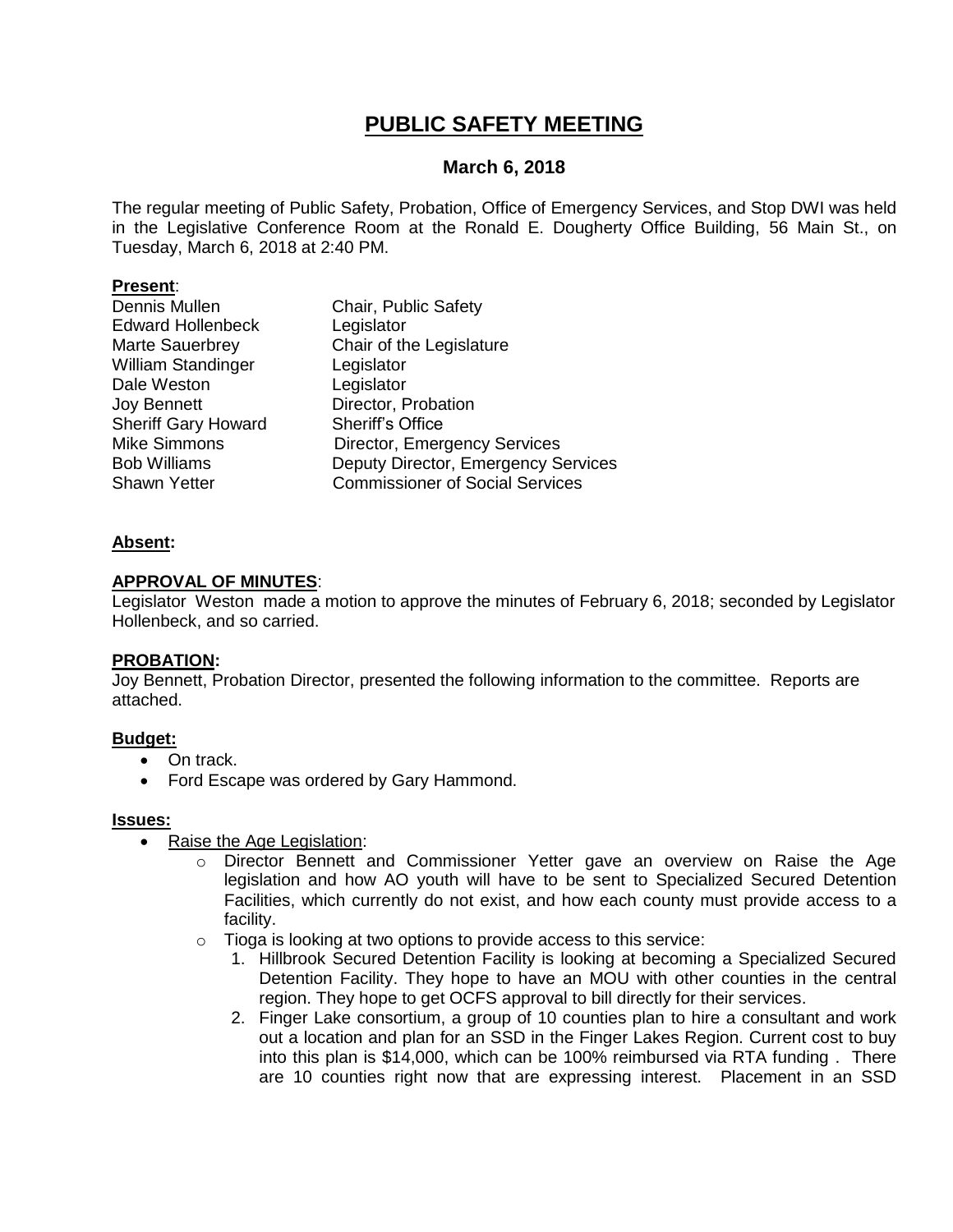encompasses a small number of children, however, we have to have a place for them.

- $\circ$  If one of the juveniles are sentenced to up to 365 days they will serve their time in the specialized secured detention facility, which will be very costly to our county.
- o Discussed a recent scenario of housing out a 14 year old juvenile.
- o The Committee agreed to move forward with looking at this as an option.
- Succession Planning Class is scheduled for March 21<sup>st</sup>.
- T4C (Thinking for a Change) Director Bennett has been trying to bring this program to our county for years.
	- $\circ$  Trinity CASA is working with the Jail; ACBC is offering education groups for family member of addicts.
- Leandra's Law Plan was modified and sent to the county attorney for review.
- Department Chargebacks for Labor for the Public Works Mechanic would be \$1,200 for 2017. Probation has a lot of older vehicles which require continual maintenance. Legislator Mullen stated this item is still up for discussion and is on the legislative workshop agenda.

# **Personnel:**

- One unfunded Probation Officer position exists.
- One Probation Officer resigned on 2/27/18; Requested Personnel to canvas for possible candidates.

### **Resolutions:**

- Appoint Members to Alternatives to Incarceration Advisory Board A resolution was presented appointing members to the ATI Board.
- Resolution to Approve Continued MOU Between Tioga County Probation Department and Smart **Start**

A resolution was presented requesting authorization to contract with Smart Start.

# **SHERIFF:**

Sheriff Howard presented the following information to the committee. Reports are attached.

# **Budget:**

Expenditures are on track; YTD Revenues are \$61,581.

# **Personnel Items:**

- Civil all positions are filled.
- Corrections all full-time positions are filled; 9 part-time Correction Officer positions exist.
	- o There will be one retirement at the end of the month.
- Road Patrol All full-time Road Patrol Deputy positions are filled.
	- $\circ$  Currently have one Deputy in the police academy and another Deputy will start her academy in April in Broome County.
	- o 2 Unfunded Road Patrol positions are vacant.
- E911 Communications currently have one full time vacancy.

# **Resolutions:**

- Fund Sheriff's Grant NYS Police Traffic Services Grant
	- A resolution was presented requesting authorization to appropriate this grant in the amount of \$17,775.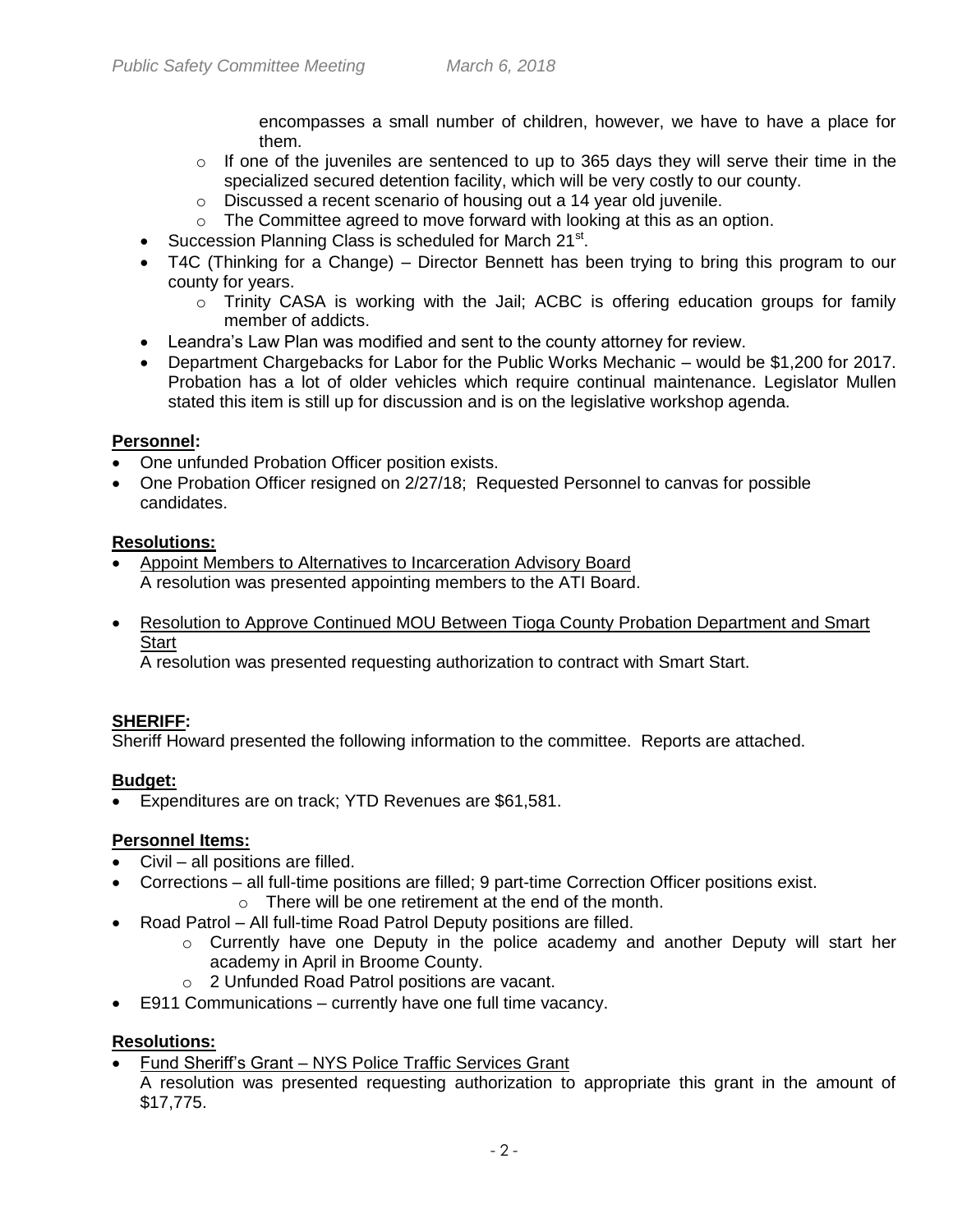#### **Labor Issues**

None to report.

#### **Litigation Issues**

• No updates to report.

#### **Other:**

- Backup E911 Project moving the backup center to the Carmichael Hill radio tower site should be completed in the spring. The Sheriff discussed some of the construction details, such as well, septic and layout of the building.
- Safety in the Schools the Sheriff attended Senator Akshar's panel discussion. The Sheriff had received some requests for School Resource Officers. A meeting with school officials is scheduled for March 13<sup>th</sup> at the Sheriff's Office. Currently we have uniformed Deputies, on a rotational basis, stopping at the schools unannounced to do a walk through of the school buildings and grounds. Discussed the staffing needs to have Resource Officers in the school each day.
- Active Shooter drills are scheduled for some of the schools, as well as, the 56 Main St. County Office Building.
- Average daily inmate population was 73 for the month of February.
- ATI Crew performed work at Newark Valley Fire Dept., Southside Fire and Campville Fire Departments. As well as snow removal and painting at the HHS Building.
- Law Enforcement Intermunicipal Agreement for Special Detail Deputies Performing Mutual Aid Police Duties in Schuyler County – the county attorney's office has reviewed and approved this contract. The Sheriff needs to have legislative approval to accept this contract. A motion was moved by Legislator Hollenbeck to approve the acceptance of this contract; seconded by Legislator Weston, and so carried. The Sheriff will forward a copy of these minutes to Schuyler County.

# **OFFICE of EMERGENCY MANAGEMENT**

Mike Simmons, OES Director, presented the following information to the committee. Report is attached.

# **Budget:**

Expenditures are on target.

#### **Resolutions:**

- Amend Comprehensive Emergency Plan (CEMP) to Include Animal Emergency Plan A resolution was presented requesting authorization to amend the CEMP to include an animal emergency plan.
- Create a County Animal Response Team (CART) A resolution was presented requesting authorization to create a county animal response team.

# **Grants**:

- SHSP15 & SHSP16 Fiber optic cable project
- EMPG16 being used toward salary reimbursement
- EMPG17 grant was awarded; no expenditures thus far
- SHSP17 and SLETTPP17 grant was awarded. Quotes for radios are being obtained.
- HMPG grant was awarded. Tetra Tech was selected as the contractor.
- HMEP grant was awarded. The RFP is being reviewed by the County Attorney.